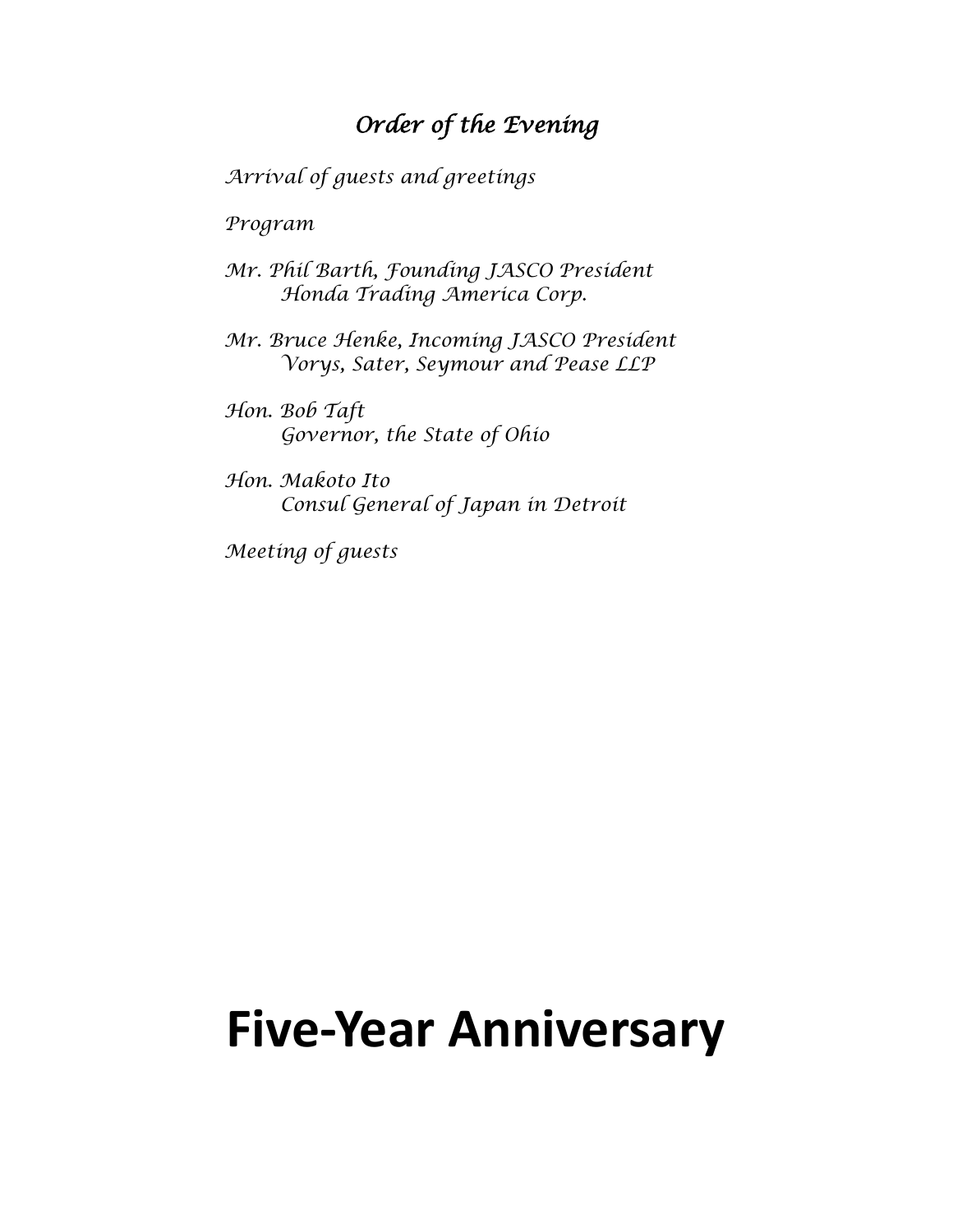# **Celebration of the Japan-America Society of Central Ohio**



*February 4, 2003 6:00 – 8:00 pm Vorys, Sater, Seymour and Pease LLP Columbus, OH*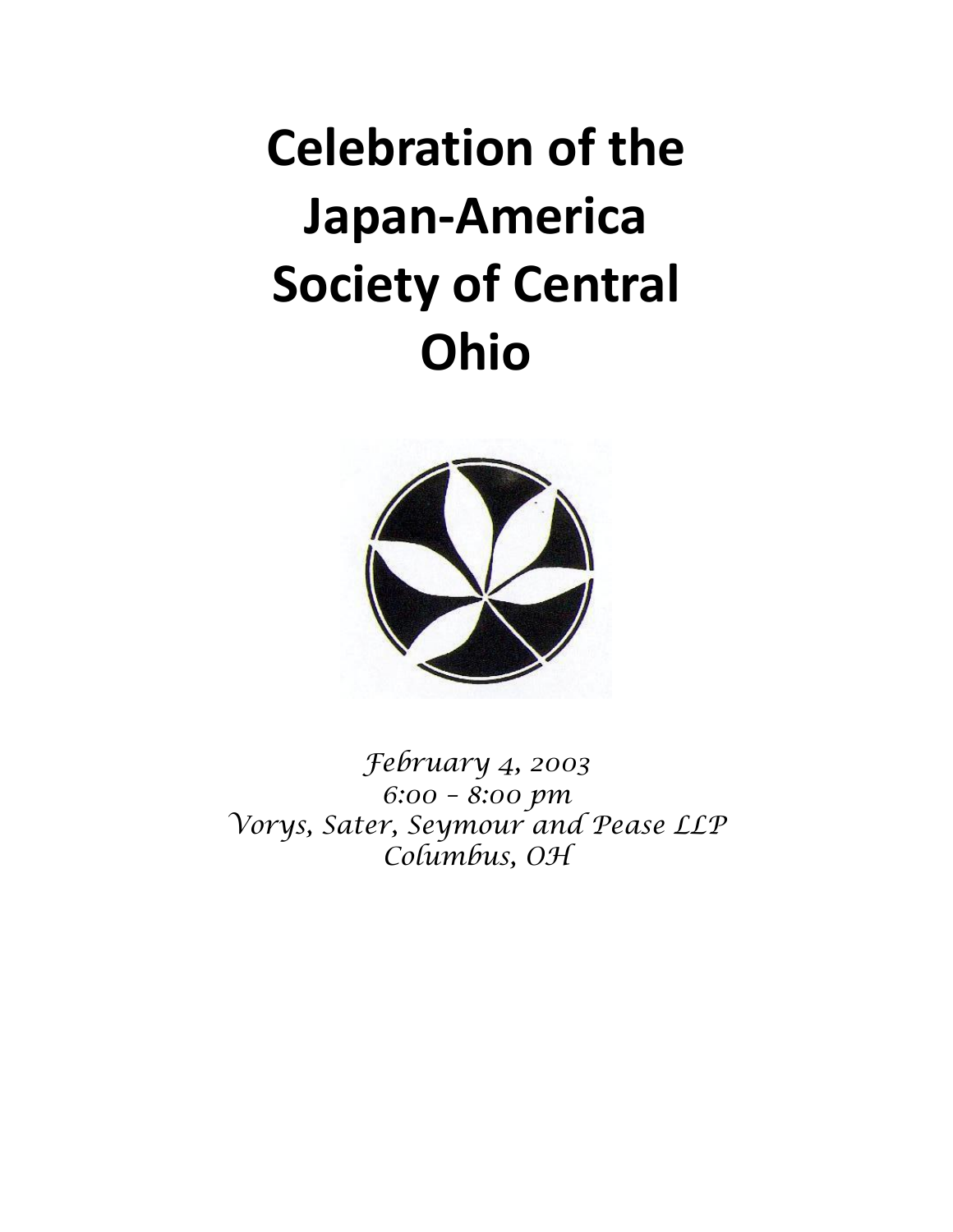## *JASCO would like to thank our Corporate Members for their continued support:*

AP Technoglass Co. Bank One, NA Bucyrus Precision Tech., Inc. CBS Personnel Services: Japanese American Connection Cintas Corporation Corna/Kokosing Construction Co. Cross-Cultural Management Institute Deloitte & Touche, LLP Ernst & Young, FIRSTLINK F.T. Precision Hidaka, USA Honda R & D Honda of America Mfg. Honda Transmission Mfg. of America Honda Trading America Imasen Bucyrus Technology, Inc. Japan Development Bank Jefferson Industries Corp. JETRO Ohio KPMG LLP. KTH Parts Industries, Inc. Kumon Math & Reading Centers MARSH Masuda, Funai, Eifert & Mitchell, Ltd. Matai (USA), Inc. Medallion Club Midwest Express National City Bank New Sabina Industries, Inc. NEX Transport, Inc. Nifco LLC Nissin Travel Service N. American English Teaching and Tutoring Services Ohio Dept. of Development The Ohio State University Ohio Wesleyan University PriceWaterhouseCoopers Showa Aluminum Corp. of America Squire, Sanders & Dempsey, LLP TKS Industrial Company Trio Automation, Ltd.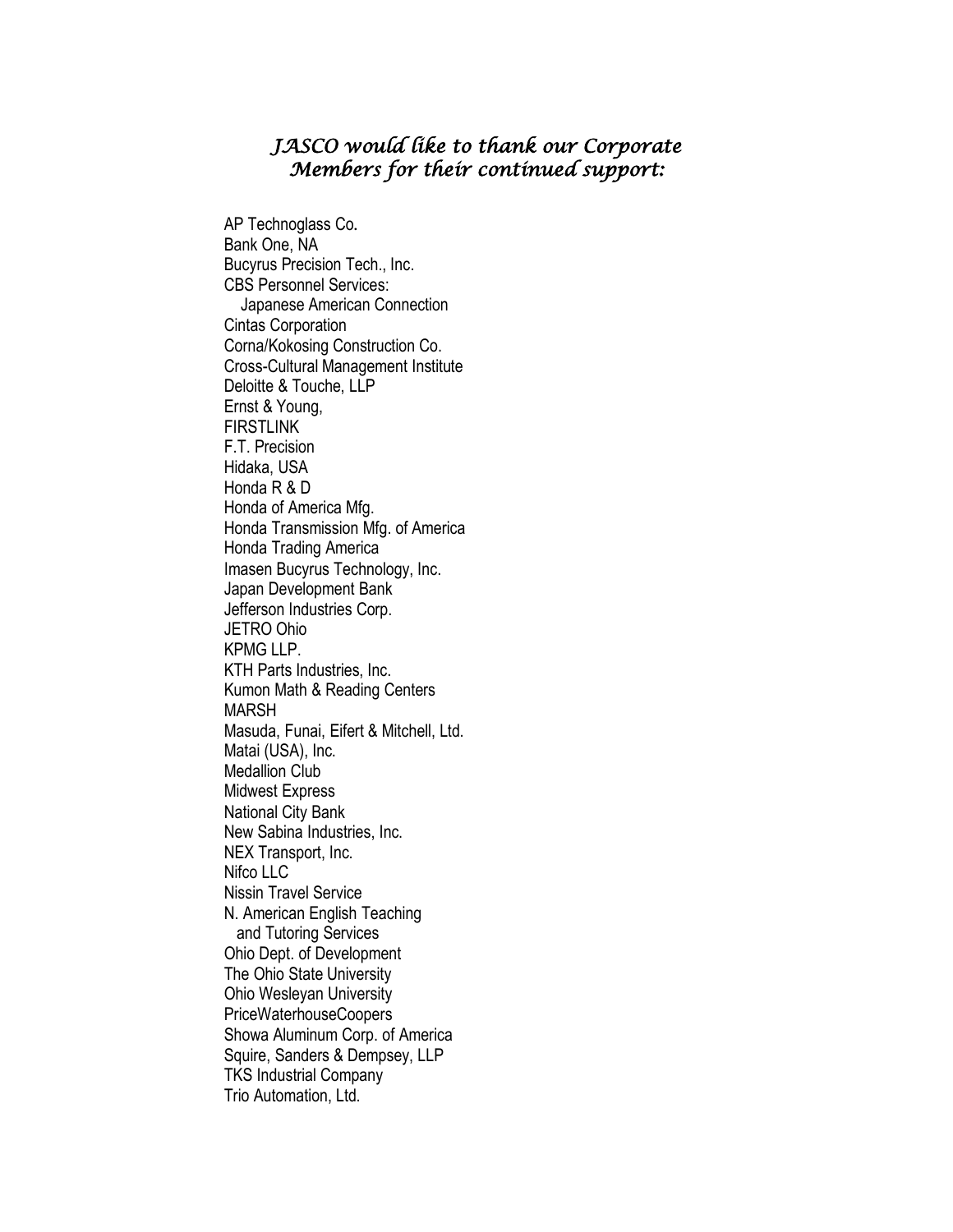TS Tech North America US Yachiyo Inc. Vorys, Sater, Seymour and Pease Worthington International Friendship Association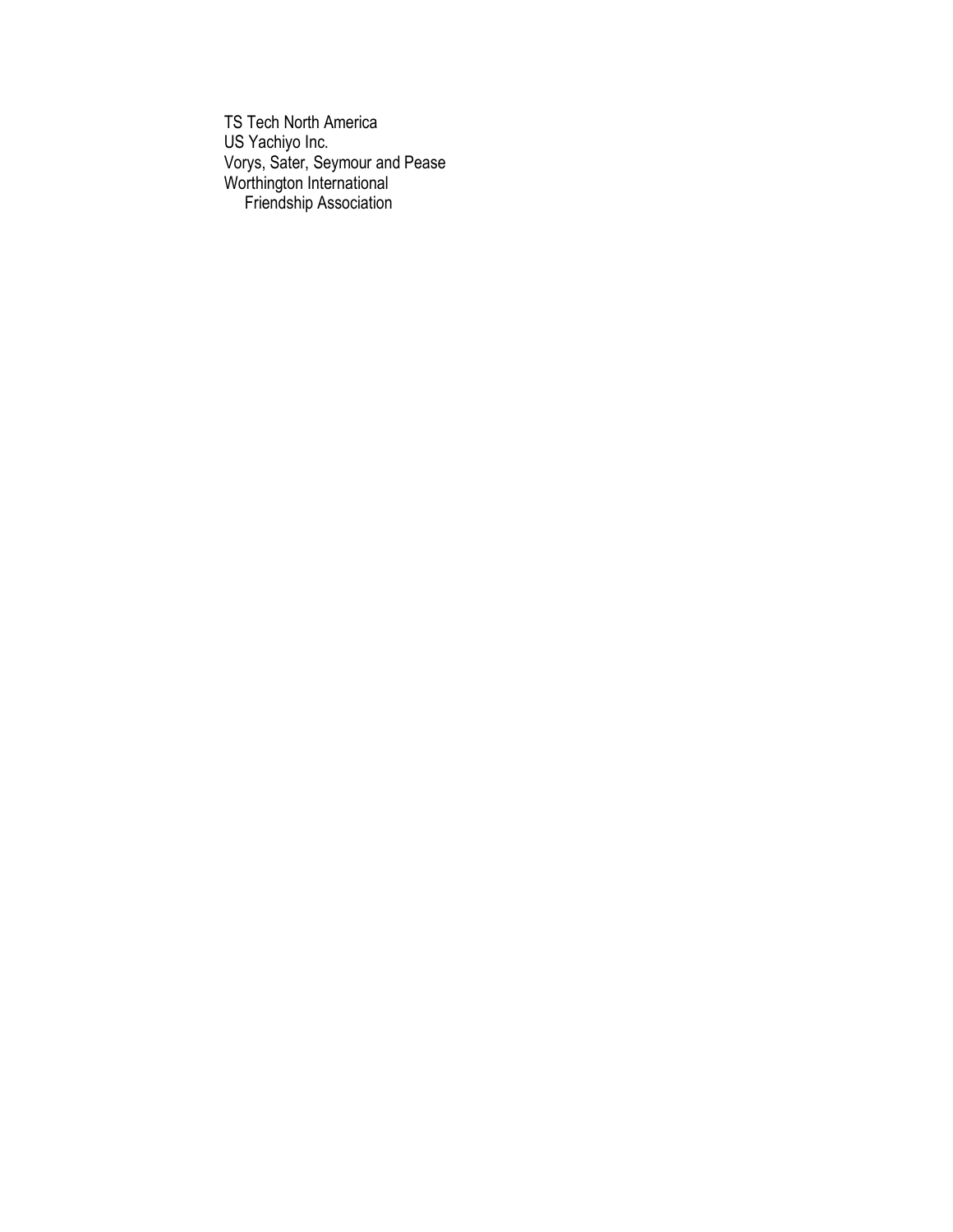#### *JASCO Mission:*

*The Japan-America Society of Central Ohio (JASCO) is a private, not-for-profit membership association of Americans and Japanese who desire to bring the Japanese and American communities together, promote goodwill through the sharing of knowledge about Japan, and provide a forum for informed discussion regarding the Japan-U.S. relationship. The Japan-America Society of Central Ohio is one of 36 Japan-America Societies located throughout the United States and is a member of the National Association of Japan-America Societies.*

使命:

セントラルオハイオ日米協会は非営利の団体であり、 その使命は、日米両社会の交流をはかり、日本につ いての知識を分かち合うことを通して日米友好を促 進し、日米関係における諸問題について、より開か れた議論のための場を提供していくことと考えてい ます.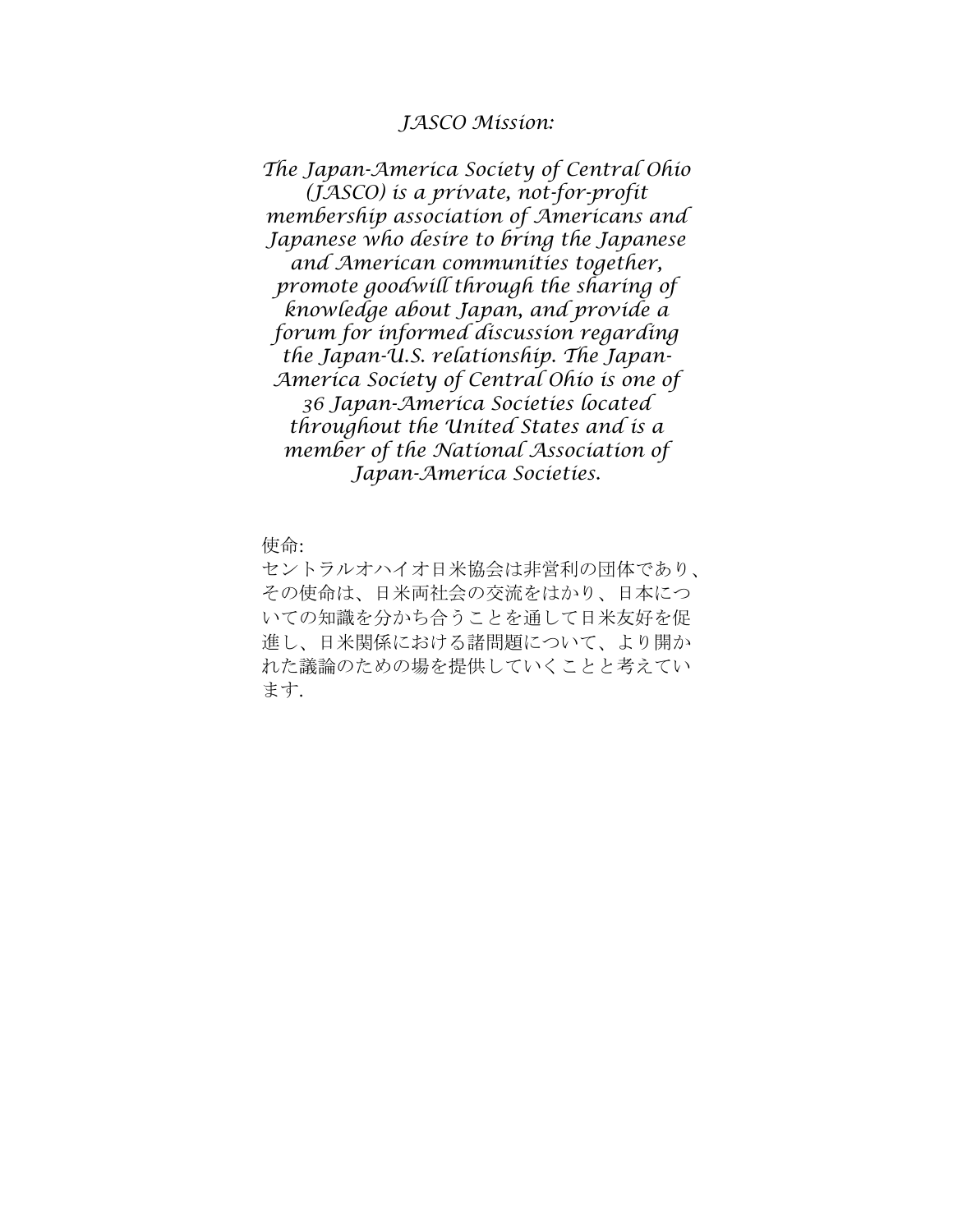# *Japan-America Society Current Board of Trustees*

*Officers: Bruce Henke, JASCO President Vorys, Sater, Seymour & Pease*

*Toshikata Amino, JASCO Vice-President Cross-Cultural Management Institute*

*Roger Rill, JASCO Vice-President TS Tech North America*

*Rick Schostek, JASCO Vice-President Honda of America Manufacturing*

*Dr. Bradley Richardson, JASCO VP & Secretary The Ohio State University*

> *Tanya Crawford, JASCO Treasurer Deloitte and Touche*

*Phil Barth, Honda Trading Corp. Timothy Botts, PricewaterhouseCoopers Keith Conroy, Ohio Dept. of Development Gary DeCoker, Ohio Wesleyan University Hiroshi Fukuda, Nissin Travel Service Masatoshi Inoue Justin Kluemper, National City Bank Aiichiro Morita, JETRO, Columbus Dr. Mari Noda, The Ohio State University Christy Rosenthal, Dublin Arts Council Toshio Tamaki, CBS Personnel Services*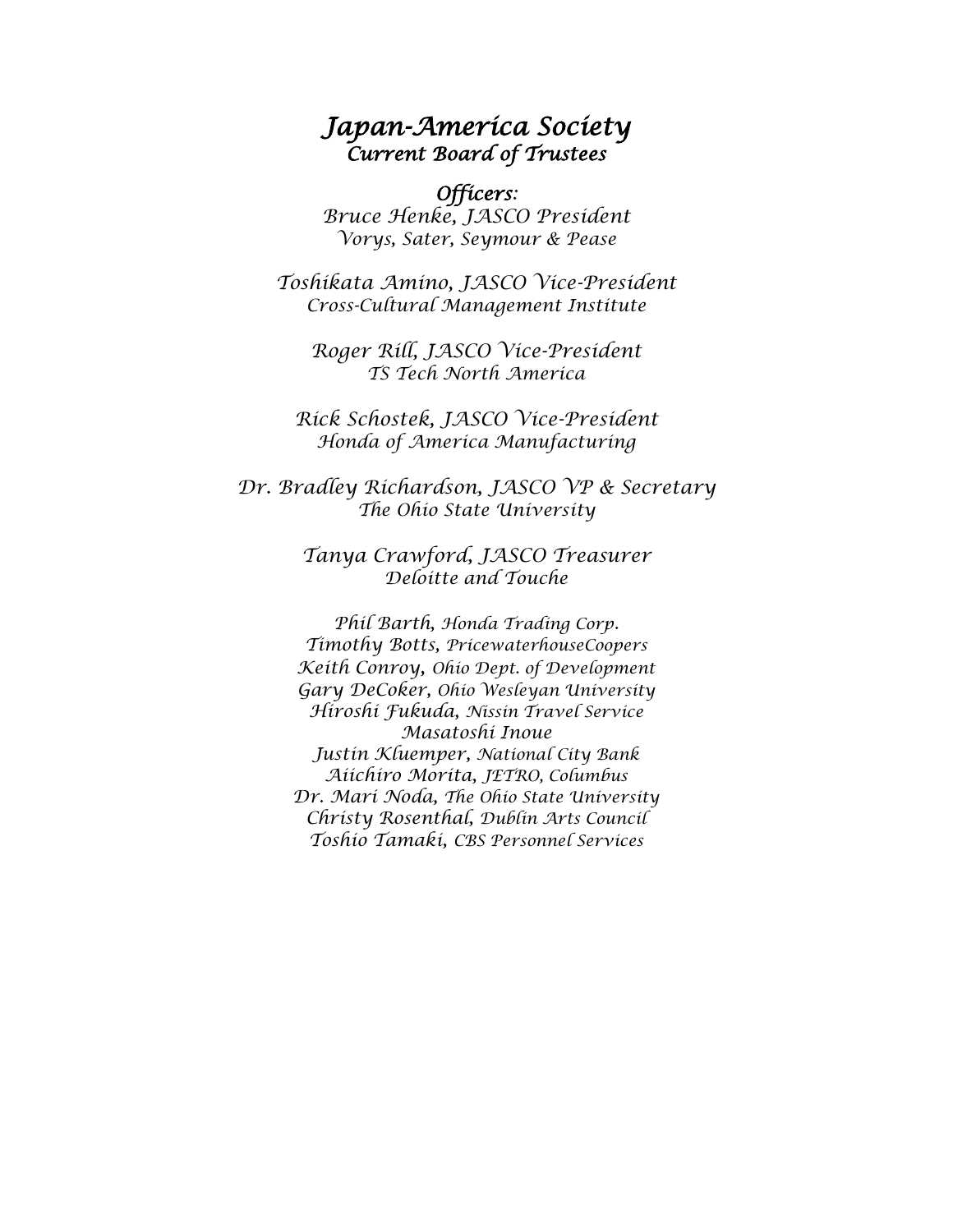# *Japan-America Society Past Members, Board of Trustees*

*Philip A. Barth Founding President*

*Amy Weir-Ginnan Founding Executive Director*

*Toshikata Amino William Bierly John Boos Timothy Botts Keith Conroy Tanya Crawford Hiroshi Fukuda Kari Garnes Bruce R. Henke Masatoshi Inoue Justin Kluemper Hiroyuki Makiura Morimasa Ogawa Dr. Mari Noda Dr. Bradley M. Richardson Roger Rill Richard Schostek Matt J. Wey Ko Yamashita Masaichi Yoshino*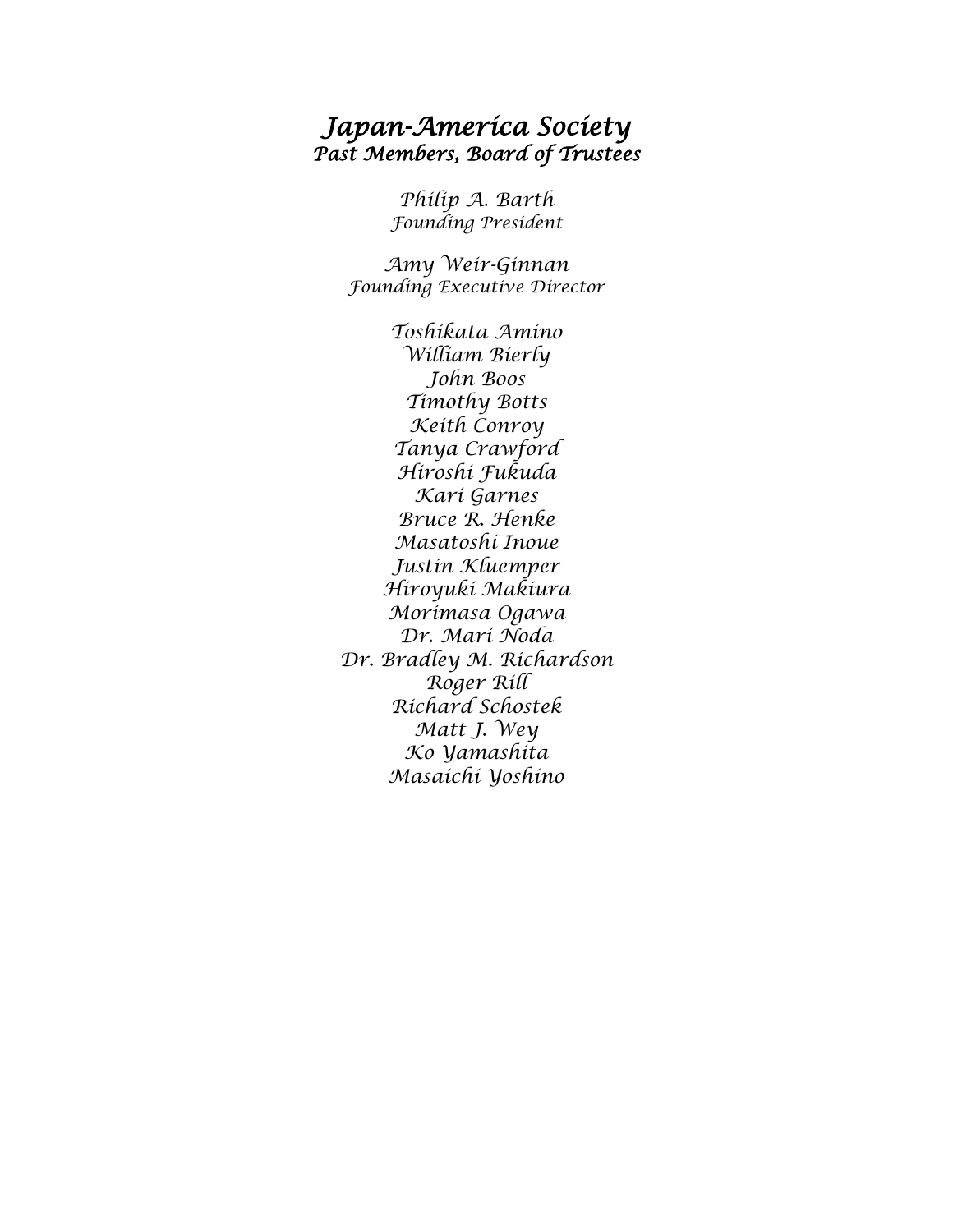### *Upcoming JASCO Events:*

#### *Risk Management for Environmental Issues in the*

*U.S.: A Seminar in Japanese for Japanese Companies. Tuesday, February 11, 1-4 pm, OSU Fawcett Center.* 

*Day of Remembrance, movie and lecture by Toyo Kawakami: "WWI Internment of Japanese Americans." Wednesday, February 19, Ohio Union, 5 – 7 p.m.*

*Fifth Annual Japanese Language Speech Contest and Celebration of Japan Festival: All day, Saturday March 8, Dublin Scioto High School.* 

*Immigration Seminar, Winter/Spring 2003. TBA.*

#### *Astro Boy's Birthday Celebration*

- *Film Presentation, Monday, April 7th 4-6 pm, Wexner Theatre, OSU Campus.*
- *"Approaches to Japanese Manga" Seminar, Monday, April 14, 4-6 pm. Location TBA.*
- *"Manga and Science" Seminar, Monday, April 28, 4-6 pm. Location TBA.*
- *"The Influence of Japanese Manga" Seminar, Monday, May 18, 4-6 pm, Location TBA.*
- *Other sessions on Manga and Anime TBA*

*An Evening at the Theatre, Spring, 2003, TBA*

*"The State of the Japanese Economy," a lecture by Toshi Amino, May/June 2003. TBA*

*Japan Camp, a week-long day-camp for kids with Dublin Arts Council, Summer 2003. TBA.* 

*Passport to Japan, Presentations on Japan to local schools, camps, and organizations. Ongoing.*